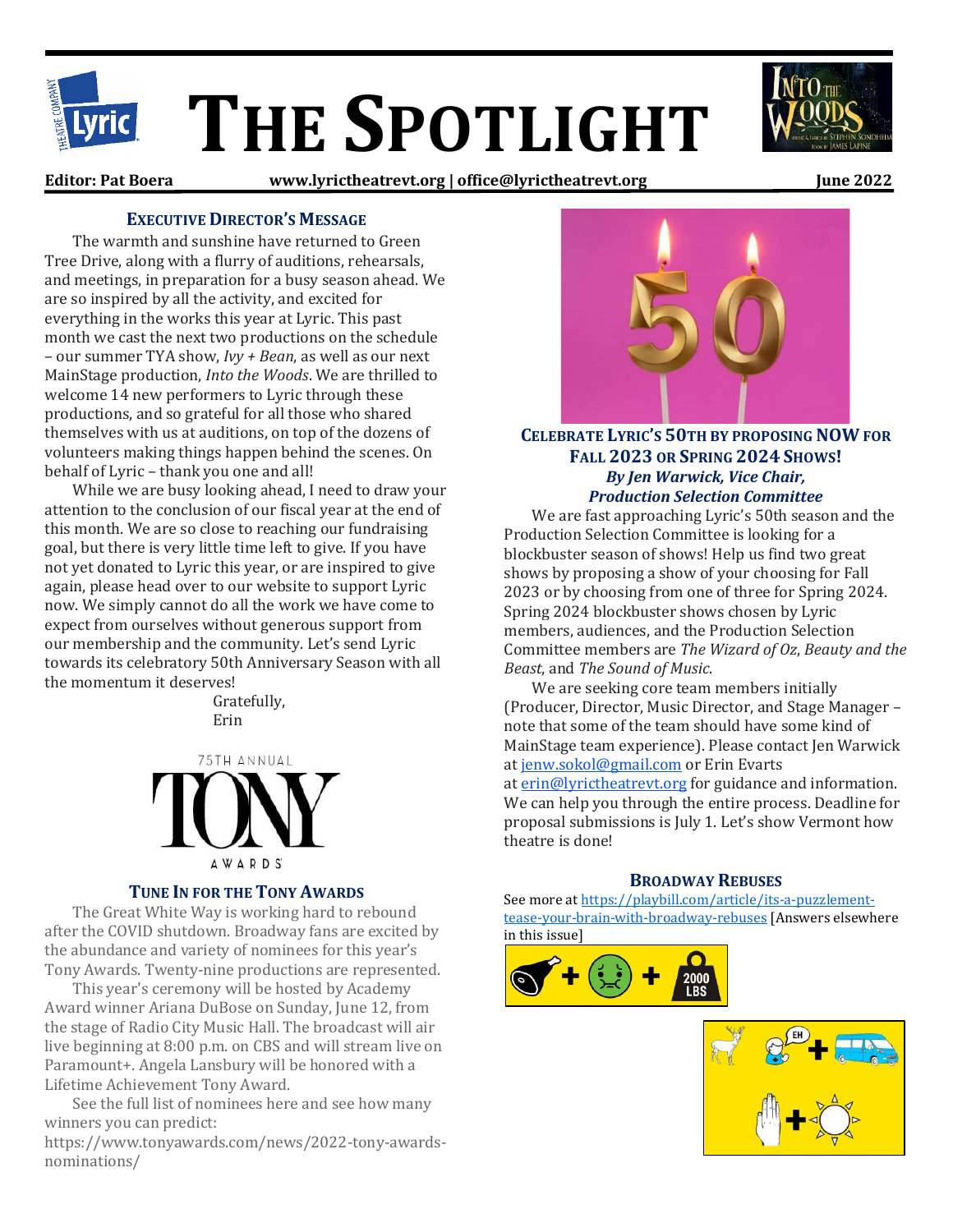

# **MUSINGS FROM THE SWAMP**

Your monthly *Spotlight* update on our Spring 2023 Mainstage production of *Shrek*

Hello, Christopher Brown and Freda Tutt here! We wanted to spend a little time in this month's *Spotlight* highlighting some of the themes of *Shrek* and how they resonate with us as individuals and as your co-artistic directors for our upcoming production. We believe that the "why" behind doing a show and the team's connection to the story is a vital part of the creation process and look forward to sharing our thoughts along the way.

### *Christopher – Theme: Friendship can appear in unexpected places.*

One of the central friendships that develops in this show is that between Donkey and Shrek. This unlikely duo fights a dragon, save a princess, and face off with a short-statured king all while remaining at each other's sides. They didn't necessarily set out to form a bond, but by letting their guards down, learning to trust each other, and letting go of preconceived notions, the two create a spectacular unit.

Without being too cheesy, this reminds me of what I've seen and experienced many times throughout my years with Lyric. When I was cast in my first show in 2006 (*Seussical*), I had a few casual connections, but couldn't say I was "friends" with anyone in the show. Boy, did that change. Through our shared experiences and collaboration, I ended up with some incredible friendships that have sustained and continued to grow over those 15 years. One of those friendships just happens to be my co-artistic director, Freda. Who knew that sharing a cage on stage (as circus animals) would lead to this incredible and dynamic creative partnership and friendship? And how great it is that we get to share this theme with our team, future cast, and the community at large when we mount the stage in just under a year.

*Freda – Theme: What makes us special makes us strong*

One of the main themes in *Shrek* is that no one is the same. Pinocchio, the Ugly Duckling, the Big Bad Wolf, Shrek, and yes *–* even Princess Fiona *–* are characters that are all a little bit different. They are quirky, but it's those differences that make them strong. It's about outsiders finding a place to fit in. It's a relatable message for just about anyone in a time when many are searching for their own identities. It's a nice sense of power knowing that they don't have to be like everyone else to fit in. The characters find that. Our actors will feel that. And the audience is going to get that as well.

I've always known that I was different ever since I was a child. I couldn't help but to effortlessly be the odd one out. I was the short, fat, unathletic, unpopular kid. Growing up, this upset me. I wanted to be cool and fit in. But as I grew older, I realized how much I actually loved being different. Now, I embrace my individuality. I love it and it's what makes me, well, me. So why is being

different a good thing? Because everyone is different anyway so you might as well be your own kind of different.

When I found Lyric, I found my tribe. They were like me. I knew I could count on my tribe to be there for me whenever I needed anything. As Christopher said, who knew that people so different as a poodle and a drum tummy that shared a cage would form such a strong, creative friendship 15 years later. Like the characters in Shrek, there were so many other "different" people at Lyric. By celebrating and embracing those differences to mount a production, we can make MAGIC! Embrace and love who you are. Let your quirkiness shine. Flip your flaws and own them. Be FLAWSOME!!



# **SEEKING COMMITTEE MEMBERS AND VETERANS FOR LYRIC'S OPEN HOUSE**

# **ON SATURDAY, AUGUST 27, FROM 1:00-4:00 PM**

Lyric is looking for new members or current members with interest in working on Lyric productions of all kinds. The Production Selection, PR/Development, Membership, and Education Committees are working together as an ad-hoc committee to put on this Open House event. We could use several more committee members to help plan and run the event. We are also looking for veteran Lyric members with experience as MainStage team members or crew chiefs to share their expertise at the event.

The event will be an opportunity for any interested to come see how the 'Lyric Machine' works. We are looking for veterans from each department (i.e., set construction, properties, stage management, lighting, publicity, etc.) to be available and/or demonstrate what is involved for putting on a production. The entire facility will be open for all to check out and wander according to their interests. Would you like to learn how sets are designed, engineered, built, and painted? How about what's involved being a Producer or Artistic Director? Maybe learn about lighting a show? This will be the event! Families welcome as we plan to have a children's corner as well.

Please consider helping us find the next generation of crew and team members. Please contact Jane Harissis at [vitsivan@aol.com](mailto:vitsivan@aol.com) or Rachel Drew

at [Rachelbdrew@gmail.com](mailto:Rachelbdrew@gmail.com) to volunteer or for more information. Of course, if you already know you'd like to be part of a crew or team, contact us immediately and we will get you involved! No experience is necessary *–* just an interest.

> *Jane Harissis, Production Selection Chair and Rachel Drew, PR/Development Chair*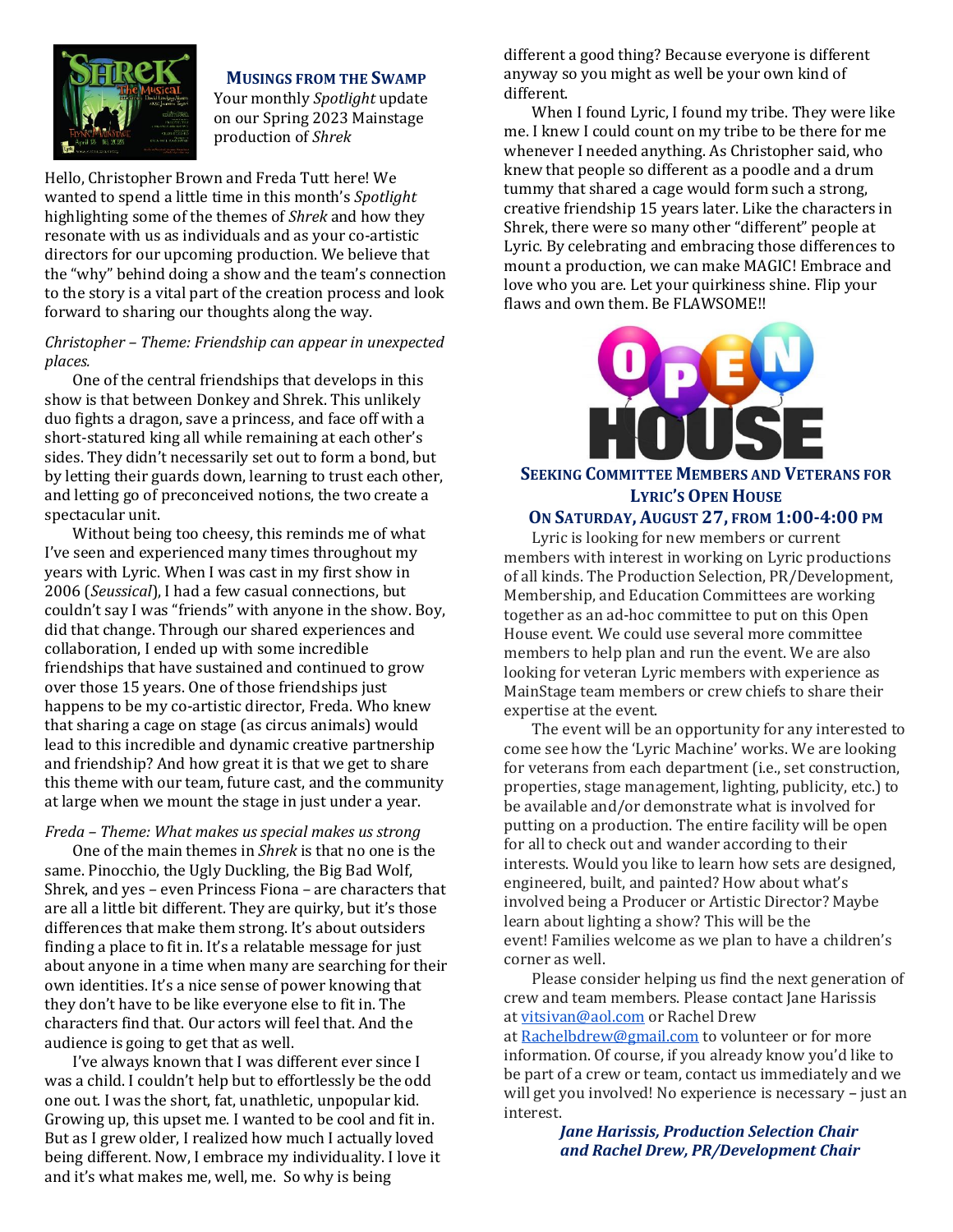

Baker Connor Kendall Baker's Wife Stefanie Weigand\* Witch Laura Wolfsen\* Cinderella Merrill Cameron Jack Connor Eaton\* Little Red Riding Hood Narrator/Mysterious Man Eamon Lynch\* Iack's Mother Brit Flynn Cinderella's Prince/Wolf **Owen Leavey\*** Rapunzel's Prince Johnny Viel Rapunzel Stephanie June\* Cinderella's Stepmother Suzanna Miller Florinda Lianna Roque\* Lucinda Sabrina Sydnor Cinderella's Father Peter Carlile Steward **James Stanton** Cinderella's Mother/ Granny/Giant Betsy Whyte Milky White Alyssa Cahill\* Sleeping Beauty/Wood Nymph Holly Ray Sherrer\* Snow White/Wood Nymph Caitlin Balón\*

# **ON OTHER STAGES**

 Vermont Stage presents *Lifespan of a Fact* at Main Street Landing Performing Arts Center, June 1-19. Tickets/info: vermontstage.org

 Lamoille County Players' summer season includes *Elf*, July 21-24 and 28-31; and *Blue Window*, September 30- October 2, and October 7-9. Tickets/info: lcplayers.com **★ Stowe Theatre Guild's summer season includes Tru,** July 1-2; *Our Town*, July 14-30; *Bullets Over Broadway*, August 18-September 3; and *A Little Night Music*, September 29-October 15. Tickets/info: stowetheatre.com

 Lost Nation Theater presents Abby Paige and her *Les Filles du Quoi?*, July 16-26; Maura O'Brien in *Both Eyes Open: The Annie Oakley Story*, September 8-18; and *Stephen Sondheim Review*, October 6-23. Tickets/info: lostnationtheater.org

 $\star$  Thinking ahead to fall, Shelburne Players present *Almost, Maine* by John Cariani. Dates TBD. Info: shelburneplayers.com

 $\star$  The Flynn Center's Broadway lineup for the upcoming season includes *Chicago*, October 6; *Anastasia*, January 22 and 23; *The Book of Mormon*, February 28, March 1 and 2; *Legally Blonde the Musical*, November 30; and *Stomp*, April 23. Tickets/info: flynnvt.org

# **ANSWERS TO REBUSES:** *Hamilton; Dear Evan Hansen*



**You're invited to FREE outdoor performances of** *Ivy + Bean* **on August 6, Dorothy Alling Library; August 13, Fletcher Free Library; and August 20, Shelburne Museum.**

*\*Denotes first time in a Lyric MainStage Production*